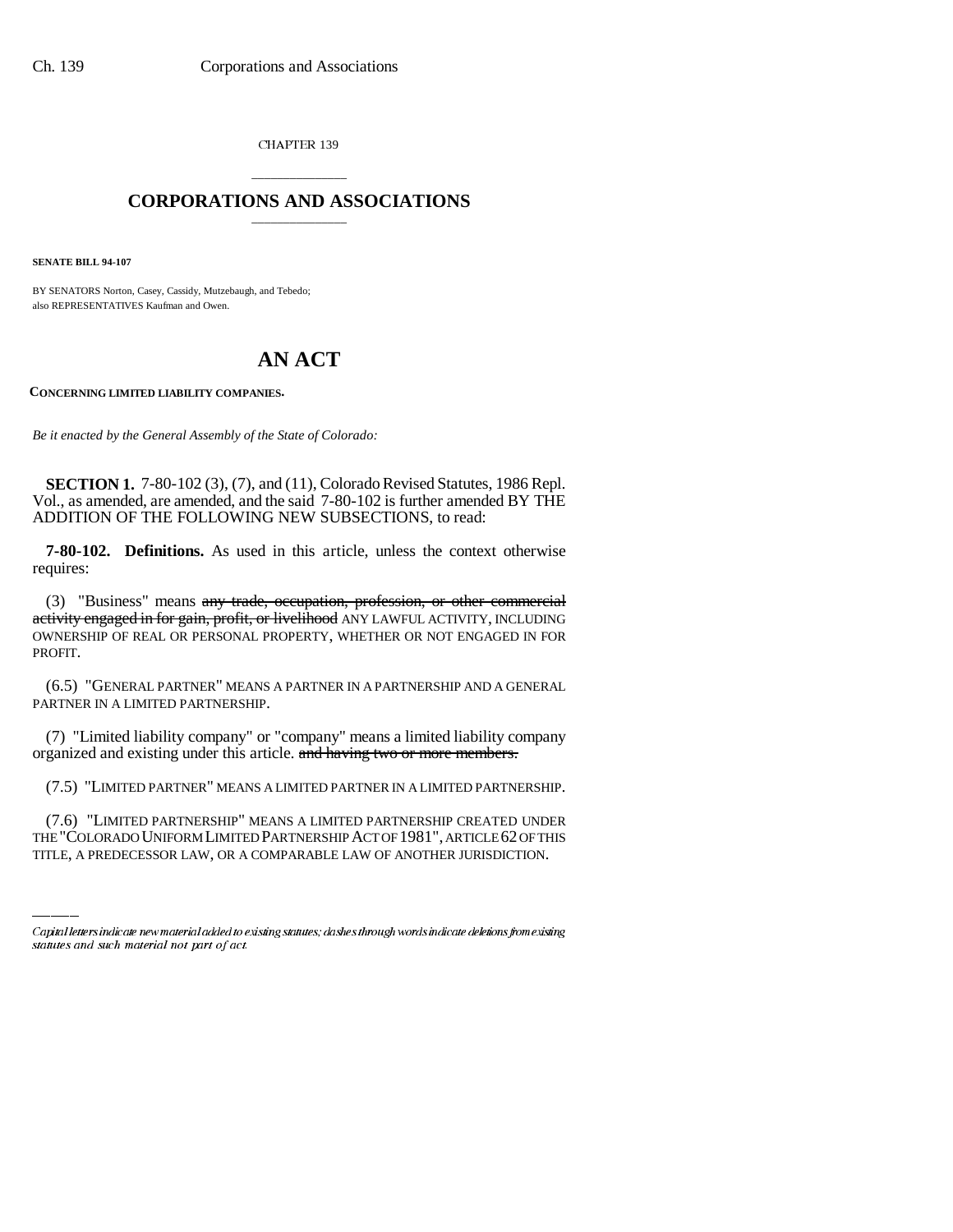Corporations and Associations Ch. 139

(11) "Operating agreement" means any valid written agreement of the members as to the affairs of a limited liability company and the conduct of its business. EXCEPT AS OTHERWISE PROVIDED IN THIS ARTICLE, THE OPERATING AGREEMENT NEED NOT BE IN WRITING. The operating agreement may contain any provisions for the affairs of a limited liability company and the conduct of its business to the extent that such provisions are not inconsistent with law or the articles of organization. REQUIRED OR PERMITTED BY SECTION 7-80-108 (1).

(14) "PARTNER" MEANS BOTH A GENERAL PARTNER AND A LIMITED PARTNER.

(15) "PARTNERSHIP" MEANS A PARTNERSHIP AS DEFINED IN THE "UNIFORM PARTNERSHIP LAW", ARTICLE 60 OF THIS TITLE, A PREDECESSOR LAW, OR A COMPARABLE LAW OF ANOTHER JURISDICTION.

(16) "VERIFY", FOR PURPOSES OF PROVISIONS REQUIRING THAT AN INSTRUMENT BE VERIFIED, MEANS THAT EACH PERSON SIGNING THE INSTRUMENT THEREBY AFFIRMS OR ACKNOWLEDGES, UNDER PENALTIES OF PERJURY, THAT THE INSTRUMENT IS SUCH PERSON'S ACT AND DEED OR THE ACT AND DEED OF THE LIMITED LIABILITY COMPANY AND THAT, TO THE BEST OF SUCH PERSON'S KNOWLEDGE AND BELIEF, THE FACTS STATED IN THE INSTRUMENT ARE TRUE.

**SECTION 2.** 7-80-103, Colorado Revised Statutes, 1986 Repl. Vol., as amended, is amended to read:

**7-80-103. Nature of business.** A limited liability company may conduct any business that a partnership with limited partners may lawfully conduct and may not conduct any business that is prohibited by law to such partnership. A LIMITED LIABILITY COMPANY MAY BE ORGANIZED UNDER THIS ARTICLE FOR ANY LAWFUL BUSINESS, SUBJECT TO ANY PROVISIONS OF LAW GOVERNING OR REGULATING SUCH BUSINESS WITHIN THIS STATE.

**SECTION 3.** 7-80-104 (1) (d), Colorado Revised Statutes, 1986 Repl. Vol., as amended, is amended to read:

**7-80-104. Powers.** (1) Each limited liability company organized and existing under this article may:

(d) Lend money to and otherwise assist its members and employees; except as otherwise provided in the operating agreement;

**SECTION 4.** 7-80-107, Colorado Revised Statutes, 1986 Repl. Vol., as amended, is amended to read:

**7-80-107. Application of corporation case law to set aside limited liability.** (1) In any case in which a party seeks to hold the members of a limited liability company personally responsible for the alleged improper actions of the limited liability company, the court shall apply the case law which interprets the conditions and circumstances under which the corporate veil of a corporation may be pierced under Colorado law.

(2) FOR PURPOSES OF THIS SECTION, THE FAILURE OF A LIMITED LIABILITY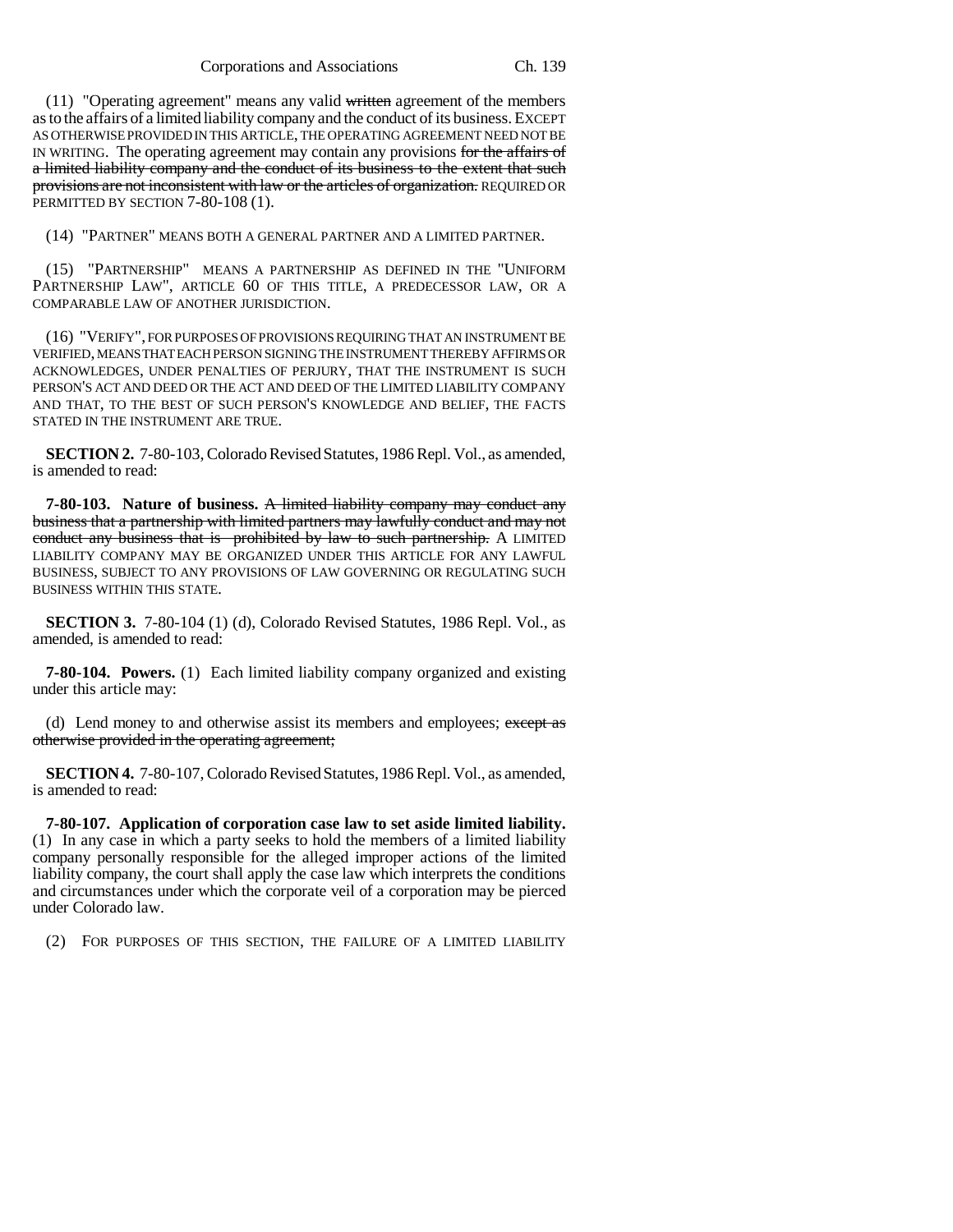COMPANY TO OBSERVE THE FORMALITIES OR REQUIREMENTS RELATING TO THE MANAGEMENT OF ITS BUSINESS AND AFFAIRS IS NOT IN ITSELF A GROUND FOR IMPOSING PERSONAL LIABILITY ON THE MEMBERS FOR LIABILITIES OF THE LIMITED LIABILITY COMPANY.

**SECTION 5.** Part 1 of article 80 of title 7, Colorado Revised Statutes, 1986 Repl. Vol., as amended, is amended BY THE ADDITION OF A NEW SECTION to read:

**7-80-108. Effect of operating agreement - nonwaivable provisions.** (1) THE OPERATING AGREEMENT MAY CONTAIN ANY PROVISIONS FOR THE AFFAIRS OF THE LIMITED LIABILITY COMPANY AND THE CONDUCT OF ITS BUSINESS TO THE EXTENT SUCH PROVISIONS ARE CONSISTENT WITH LAW. EXCEPT AS OTHERWISE PROVIDED IN SUBSECTION (2) OR (3) OF THIS SECTION, AN OPERATING AGREEMENT GOVERNS THE RIGHTS, DUTIES, LIMITATIONS, QUALIFICATIONS, AND RELATIONS AMONG THE MANAGERS, THE MEMBERS, THE MEMBERS' ASSIGNEES AND TRANSFEREES, AND THE LIMITED LIABILITY COMPANY. SUCH PROVISIONS SHALL CONTROL OVER ANY PROVISION OF THIS ARTICLE TO THE CONTRARY EXCEPT AS SET FORTH IN SUBSECTION (2) OF THIS SECTION. TO THE EXTENT THE OPERATING AGREEMENT DOES NOT OTHERWISE PROVIDE, THIS ARTICLE SHALL CONTROL.

(2) AN OPERATING AGREEMENT MAY NOT:

(a) UNREASONABLY RESTRICT A MEMBER'S RIGHT OF ACCESS TO BOOKS AND RECORDS UNDER SECTION 7-80-411 OR 7-80-712;

(b) UNREASONABLY REDUCE THE DUTY OF CARE UNDER SECTION 7-80-406;

(c) ELIMINATE THE OBLIGATION TO PERFORM DUTIES IN GOOD FAITH UNDER SECTION 7-80-406; EXCEPT THAT THE MEMBERS BY AGREEMENT MAY DETERMINE THE STANDARDS BY WHICH THE PERFORMANCE OF THE OBLIGATION IS TO BE MEASURED, IF SUCH STANDARDS ARE NOT MANIFESTLY UNREASONABLE;

(d) VARY ANY FILING REQUIREMENT UNDER THIS ARTICLE; OR

(e) RESTRICT RIGHTS OF, OR IMPOSE DUTIES ON, PERSONS OTHER THAN THE MEMBERS, THEIR ASSIGNEES AND TRANSFEREES, AND THE LIMITED LIABILITY COMPANY WITHOUT THE CONSENT OF SUCH PERSONS.

(3) UNLESS CONTAINED IN A WRITTEN OPERATING AGREEMENT OR OTHER WRITING APPROVED IN ACCORDANCE WITH A WRITTEN OPERATING AGREEMENT, NO PROVISION OF AN OPERATING AGREEMENT MAY:

(a) VARY THE REQUIREMENT UNDER SECTION 7-80-702 (1) THAT, IF ALL OF THE OTHER MEMBERS OF THE LIMITED LIABILITY COMPANY OTHER THAN THE MEMBER PROPOSING TO DISPOSE OF THE MEMBER'S INTEREST DO NOT APPROVE OF THE PROPOSED TRANSFER OR ASSIGNMENT BY UNANIMOUS WRITTEN CONSENT, THE TRANSFEREE OF THE MEMBER'S INTEREST SHALL HAVE NO RIGHT TO PARTICIPATE IN THE MANAGEMENT OF THE BUSINESS AND AFFAIRS OF THE LIMITED LIABILITY COMPANY OR TO BECOME A MEMBER;

(b) VARY THE REQUIREMENT UNDER SECTION 7-80-801 (1) (c) THAT THE LIMITED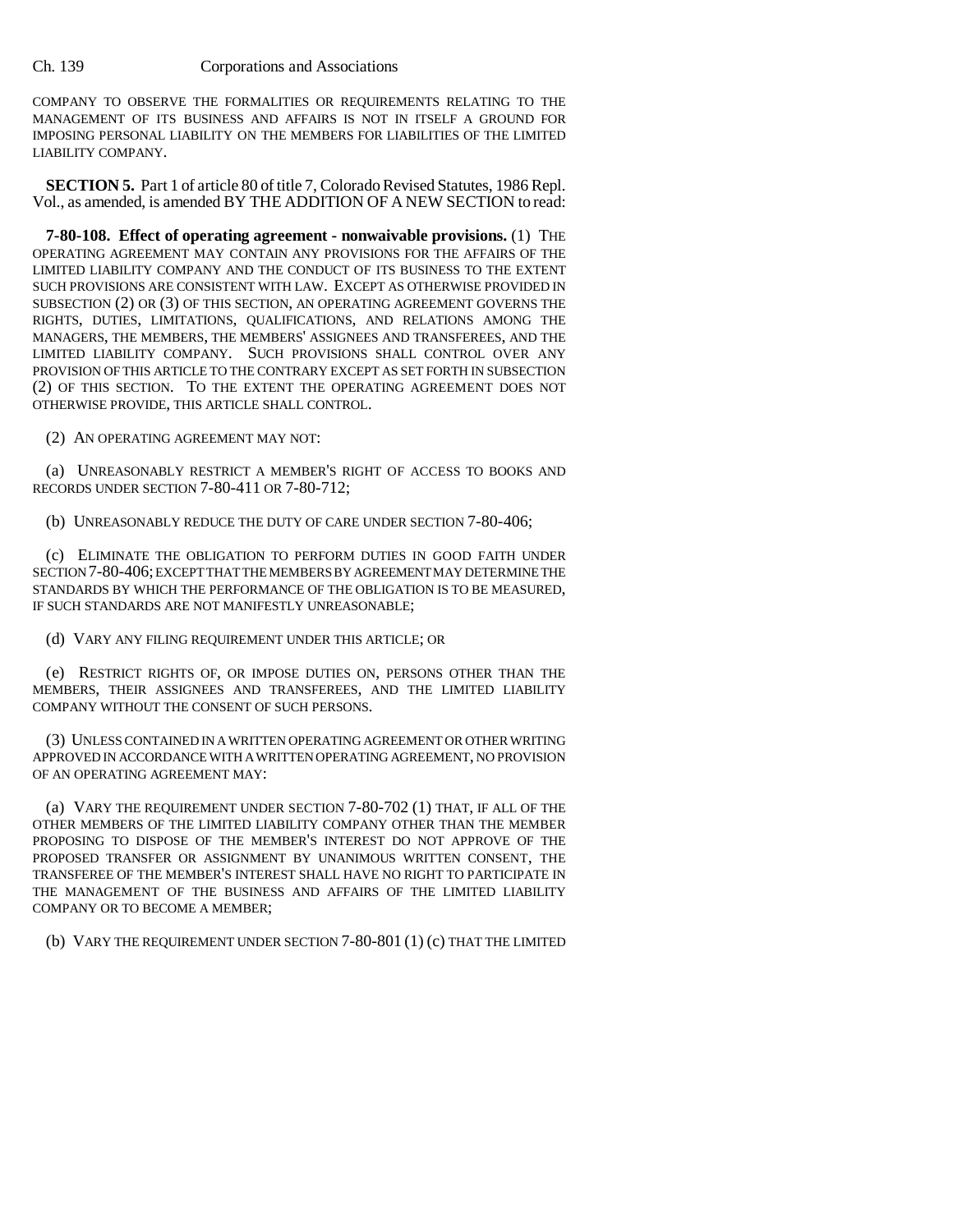LIABILITY COMPANY DISSOLVE UPON THE DEATH, RETIREMENT, RESIGNATION, EXPULSION, BANKRUPTCY, OR DISSOLUTION OF A MEMBER OR THE OCCURRENCE OF ANY OTHER EVENT WHICH TERMINATES THE CONTINUED MEMBERSHIP OF A MEMBER IN THE LIMITED LIABILITY COMPANY UNLESS THE BUSINESS OF THE LIMITED LIABILITY COMPANY IS CONTINUED BY THE CONSENT OF ALL THE REMAINING MEMBERS WITHIN NINETY DAYS AFTER THE TERMINATION;

(c) VARY THE REQUIREMENT UNDER SECTION 7-80-701 THAT, AFTER THE FILING OF A LIMITED LIABILITY COMPANY'S ORIGINAL ARTICLES OF ORGANIZATION, A PERSON MAY BE ADMITTED AS AN ADDITIONAL MEMBER UPON THE WRITTEN CONSENT OF ALL MEMBERS;

(d) VARY ANY REQUIREMENT UNDER THIS ARTICLE THAT A PARTICULAR ACTION OR PROVISION BE REFLECTED IN A WRITING.

**SECTION 6.** 7-80-203 (2), Colorado Revised Statutes, 1986 Repl. Vol., as amended, is repealed as follows:

**7-80-203.** Formation. (2) A limited liability company shall have two or more members at the time of its formation.

**SECTION 7.** 7-80-204 (1) (b), (1) (d), and (1) (e), Colorado Revised Statutes, 1986 Repl. Vol., as amended, are amended, and the said 7-80-204 (1) is further amended BY THE ADDITION OF A NEW PARAGRAPH, to read:

**7-80-204. Articles of organization.** (1) The articles of organization shall set forth:

(b) The period of its duration, which may not exceed thirty years from the date of filing with the secretary of state;

(d) IF MANAGEMENT IS VESTED IN MANAGERS, the names and business addresses of the initial manager or managers; who are to serve as manager or managers until the first annual meeting of members or until their successors are elected and qualified;

(e) Any other provision, not inconsistent with law, which the members elect to set out in the articles of organization for the regulation of the internal affairs of the limited liability company, including any provisions which under this article are required or permitted to be set out in the operating agreement of the limited liability company. IF THE MANAGEMENT OF THE LIMITED LIABILITY COMPANY IS VESTED IN MANAGERS RATHER THAN MEMBERS, A STATEMENT TO THAT EFFECT; AND

(f) IF MANAGEMENT IS NOT VESTED IN MANAGERS RATHER THAN MEMBERS, THE NAMES AND BUSINESS ADDRESSES OF THE INITIAL MEMBER OR MEMBERS.

**SECTION 8.** 7-80-209 (1) (c), (1) (d), and (2), Colorado Revised Statutes, 1986 Repl. Vol., as amended, are amended, and the said 7-80-209 is further amended BY THE ADDITION OF A NEW SUBSECTION, to read:

**7-80-209. Amendment of articles of organization.** (1) The articles of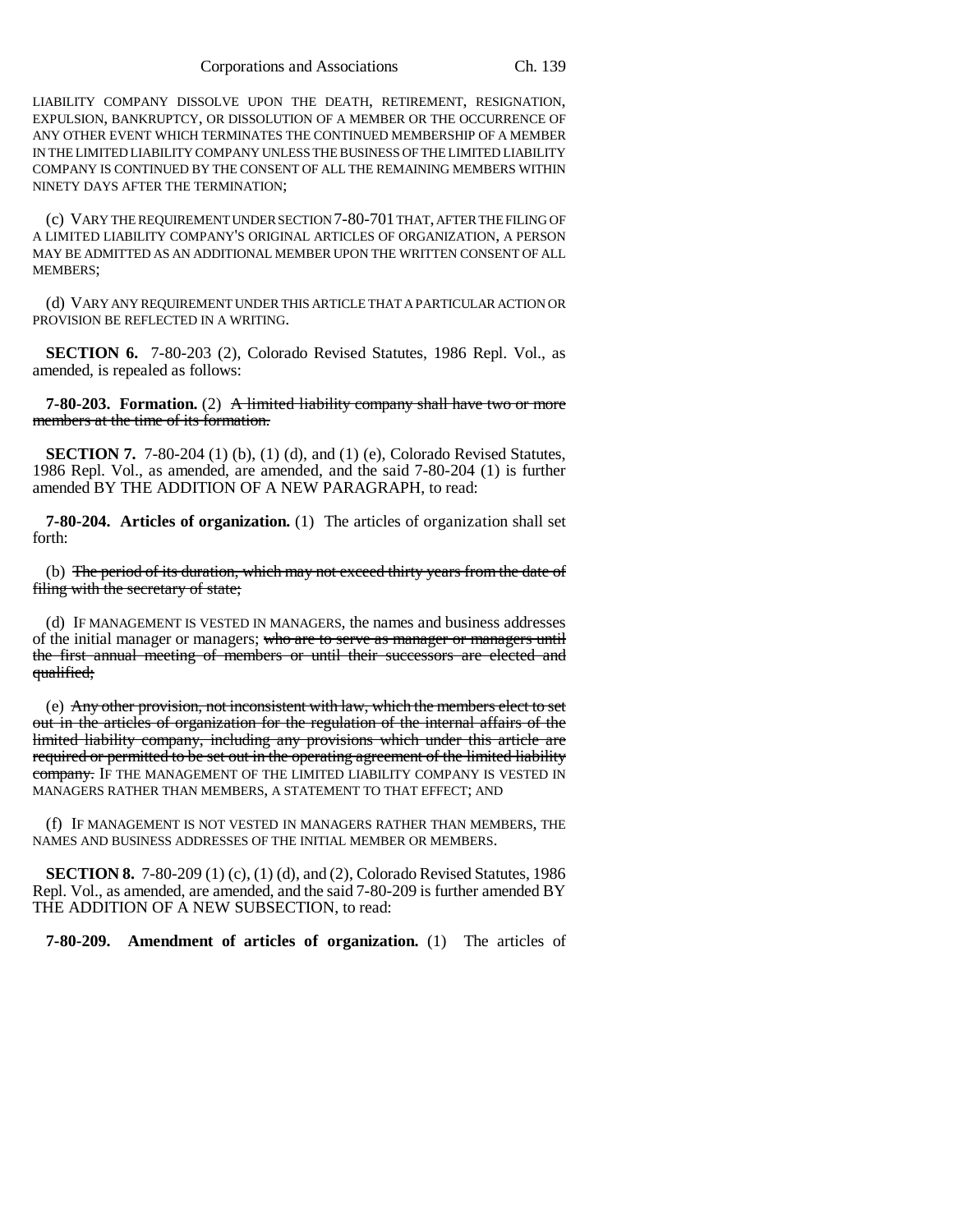organization shall be amended when:

(c) There is a change in the time as stated in the articles of organization for the dissolution of the limited liability company;

(d) The members desire to make a change in any other statement in the articles of organization in order that it shall accurately represent the agreement between them.

(1.5) UNLESS OTHERWISE PROVIDED IN A WRITTEN OPERATING AGREEMENT, AN AMENDMENT TO THE ARTICLES OF ORGANIZATION IS INVALID UNLESS APPROVED BY WRITTEN CONSENT OF ALL MEMBERS.

(2) An amendment to the articles of organization of a limited liability company shall be in the form and manner designated by the secretary of state. The amendment shall be signed AND VERIFIED by a manager and may be signed on his behalf by an attorney-in-fact, duly authorized by a written power of attorney. Duplicate originals of the amendment shall be delivered to the secretary of state for filing accompanied by the requisite filing fee. The execution of an amendment constitutes an affirmation under the penalties of perjury that the facts stated therein are true.

**SECTION 9.** 7-80-305 (3), Colorado Revised Statutes, 1986 Repl. Vol., as amended, is amended to read:

**7-80-305. Failure to pay fees and file appropriate reports - suspended limited liability companies.** (3) If the members' meetings have been regularly called and due notice has been given to the members, as required by law, of any such suspended limited liability company and a quorum is not present at any members' meeting, an election of managers may be held pursuant to the provisions of the operating agreement or, if the operating agreement does not so provide, by a majority vote of the members present and entitled to vote at such meeting, if not less than thirty percent of all members entitled to vote for the election of such managers is present at said meeting in person or by written proxy.

**SECTION 10.** 7-80-401, Colorado Revised Statutes, 1986 Repl. Vol., as amended, is amended to read:

**7-80-401. Management of limited liability company.** (1) Except as provided in this article, management of the limited liability company's business and affairs shall be vested in IF THE ARTICLES OF ORGANIZATION VEST MANAGEMENT IN a manager or managers:

(a) The articles of organization or the operating agreement of the limited liability company may apportion management responsibility or voting power among the several managers, if there are two or more, in any manner or upon any basis not inconsistent with this article.

 $(2)$  (b) THE MANAGER OR managers, shall be IF THEY ARE natural persons, SHALL BE eighteen years of age or older but need not be residents of this state or members of the limited liability company unless the articles of organization or the operating agreement so requires. The articles of organization or the operating agreement may prescribe other qualifications for managers. Nothing in this article shall prohibit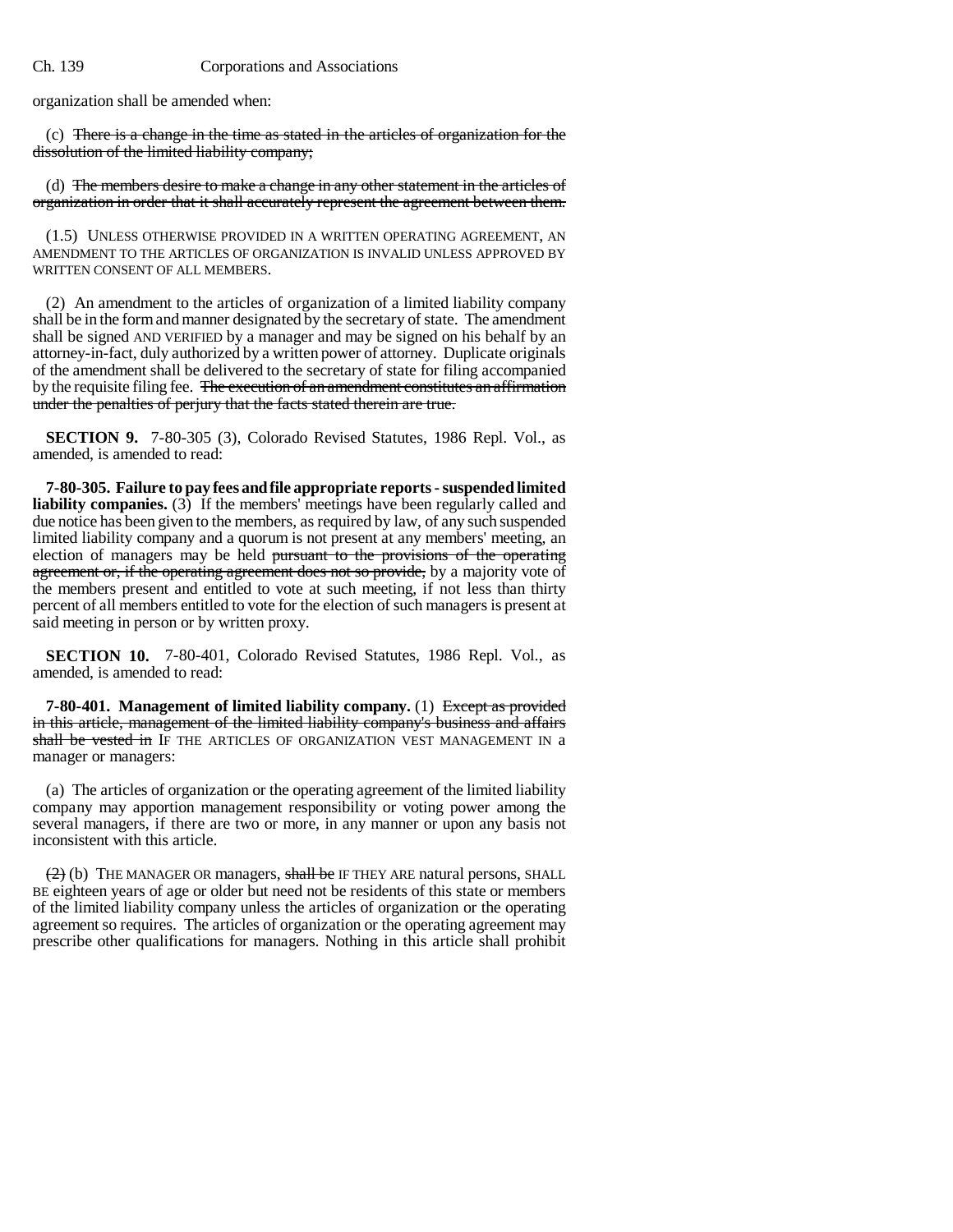members who are natural persons eighteen years of age or older OR OTHER PERSONS from serving as managers. if they are so elected pursuant to section 7-80-402.

(2) IF MANAGEMENT IS RESERVED TO THE MEMBERS, MANAGEMENT OF THE LIMITED LIABILITY COMPANY'S BUSINESS AND AFFAIRS SHALL BE VESTED IN THE MEMBERS, AND ANY REFERENCE IN THIS ARTICLE TO MANAGERS SHALL BE DEEMED TO REFER TO **MEMBERS** 

**SECTION 11.** 7-80-402 (1), Colorado Revised Statutes, 1986 Repl. Vol., as amended, is amended to read:

**7-80-402. Election and term of managers.** (1) The number of managers shall be fixed by or in the manner provided in the articles of organization or the operating agreement, except as to the number constituting the initial manager or group of managers which number shall be fixed by the articles of organization. The number of managers may be increased or decreased, by amendment to or in the manner provided in the articles of organization or the operating agreement, but no decrease shall have the effect of shortening the term of any incumbent manager. In the absence of an operating agreement provision providing for The number of managers the number shall be the same as that provided for in the articles of organization. The initial managers shall hold office until the first annual meeting of members and until their successors have been elected and qualified. In the absence of a provision in the operating agreement with respect to the rights of members to vote for managers, Managers shall be elected by a majority of the members.

**SECTION 12.** 7-80-405, Colorado Revised Statutes, 1986 Repl. Vol., as amended, is amended to read:

**7-80-405. Removal of managers.** At a meeting called expressly for that purpose, all managers or any lesser number may be removed with or without cause, in the manner provided in the operating agreement. If the operating agreement does not provide for the removal of managers with or without cause, then all managers or any lesser number may be removed with or without cause by a vote of the majority of the members then entitled to vote at an election of managers.

**SECTION 13.** 7-80-406 (1) and (4), Colorado Revised Statutes, 1986 Repl. Vol., as amended, are amended to read:

**7-80-406. Duties of manager.** (1) A manager elected pursuant to section 7-80-402 and as prescribed in the operating agreement of the limited liability company shall perform his duties as a manager in good faith, in a manner he reasonably believes to be in the best interests of the limited liability company, and with such care as an ordinarily prudent person in a like position would use under similar circumstances. A person who so performs his duties shall not have any liability by reason of being or having been a manager of the limited liability company.

(4) Every manager is an agent of the limited liability company for the purpose of its business, and the act of every manager, including the execution in the limited liability company name of any instrument for apparently carrying on in the usual way the business of the limited liability company of which he is a manager, binds the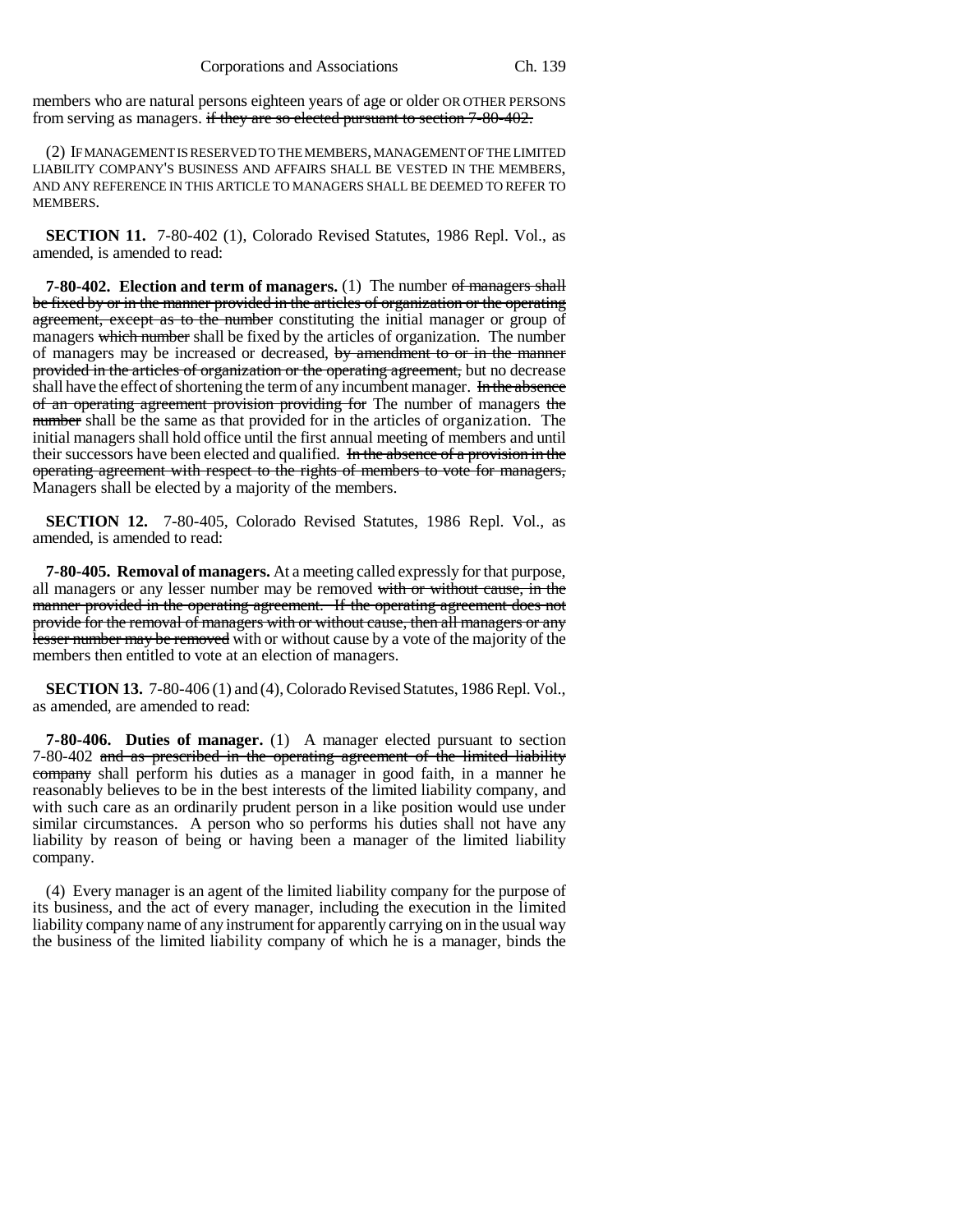limited liability company, unless such act is in contravention of the articles of organization or the operating agreement or unless the manager so acting otherwise lacks the authority to act for the limited liability company and the person with whom he is dealing has knowledge of the fact that he has no such authority.

**SECTION 14.** 7-80-407, Colorado Revised Statutes, 1986 Repl. Vol., as amended, is amended to read:

**7-80-407. Contracting debts.** Except as otherwise provided in this article, the articles of organization, or the operating agreement, no debt shall be contracted or liability incurred by or on behalf of a limited liability company, except by one or more of its managers.

**SECTION 15.** 7-80-409, Colorado Revised Statutes, 1986 Repl. Vol., as amended, is amended to read:

**7-80-409. Business transactions of member or manager with the limited liability company.** Except as provided in the operating agreement, A member or a manager may lend money to, act as surety for, and transact other business with the limited liability company and, subject to other applicable law, has the same rights and obligations with respect thereto as a person who is not a member or manager; except that this section shall not be construed to relieve a manager from any of his duties as specified in section 7-80-406.

**SECTION 16.** 7-80-410, Colorado Revised Statutes, 1986 Repl. Vol., as amended, is REPEALED AND REENACTED, WITH AMENDMENTS, to read:

**7-80-410. Indemnification of members, managers, employees, or agents.** (1) A LIMITED LIABILITY COMPANY SHALL INDEMNIFY EVERY MEMBER AND MANAGER IN RESPECT OF PAYMENTS MADE AND PERSONAL LIABILITIES REASONABLY INCURRED BY THAT MEMBER OR MANAGER IN THE ORDINARY AND PROPER CONDUCT OF THE LIMITED LIABILITY COMPANY'S BUSINESS OR FOR THE PRESERVATION OF THE LIMITED LIABILITY COMPANY'S BUSINESS OR PROPERTY.

(2) (a) A LIMITED LIABILITY COMPANY MAY INDEMNIFY AND ADVANCE EXPENSES PURSUANT TO SUBSECTION (1) OF THIS SECTION TO AN EMPLOYEE OR AGENT OF THE LIMITED LIABILITY COMPANY WHO IS NOT A MANAGER TO THE SAME EXTENT AS A MANAGER.

(b) A LIMITED LIABILITY COMPANY MAY INDEMNIFY AND ADVANCE EXPENSES TO AN EMPLOYEE OR AGENT OF THE LIMITED LIABILITY COMPANY WHO IS NOT A MANAGER TO A GREATER EXTENT IF CONSISTENT WITH LAW AND IF PROVIDED FOR BY ITS ARTICLES OF ORGANIZATION, ITS OPERATING AGREEMENT, OR IN A CONTRACT.

(3) A LIMITED LIABILITY COMPANY MAY PURCHASE AND MAINTAIN INSURANCE ON BEHALF OF A PERSON WHO IS OR WAS A MANAGER, EMPLOYEE, FIDUCIARY, OR AGENT OF THE LIMITED LIABILITY COMPANY OR WHO, WHILE A MANAGER, EMPLOYEE, FIDUCIARY, OR AGENT OF THE LIMITED LIABILITY COMPANY, IS OR WAS SERVING AT THE REQUEST OF THE LIMITED LIABILITY COMPANY AS MANAGER, OFFICER, PARTNER, TRUSTEE, EMPLOYEE, FIDUCIARY, OR AGENT OF ANY OTHER FOREIGN OR DOMESTIC LIMITED LIABILITY COMPANY OR ANY CORPORATION, PARTNERSHIP, JOINT VENTURE,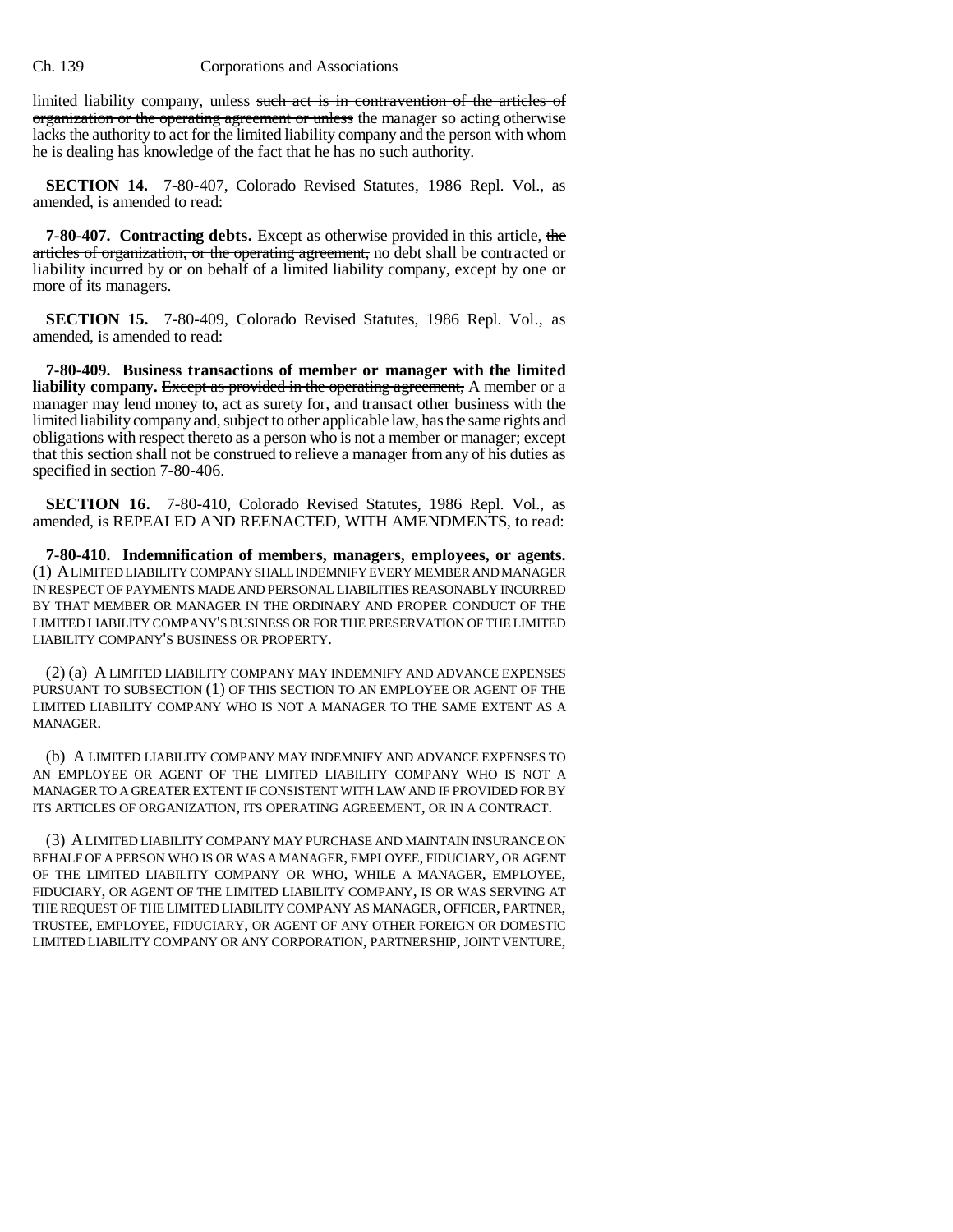Corporations and Associations Ch. 139

TRUST, OTHER ENTERPRISE, OR EMPLOYEE BENEFIT PLAN AGAINST ANY LIABILITY ASSERTED AGAINST OR INCURRED BY SUCH PERSON IN ANY SUCH CAPACITY OR ARISING OUT OF SUCH PERSON'S STATUS AS SUCH, WHETHER OR NOT THE LIMITED LIABILITY COMPANY WOULD HAVE THE POWER TO INDEMNIFY SUCH PERSON AGAINST SUCH LIABILITY UNDER THE PROVISIONS OF THIS SECTION. ANY SUCH INSURANCE MAY BE PROCURED FROM ANY INSURANCE COMPANY DESIGNATED BY THE MEMBERS OF THE LIMITED LIABILITY COMPANY, WHETHER SUCH INSURANCE COMPANY IS FORMED UNDER THE LAWS OF THIS STATE OR ANY OTHER JURISDICTION OF THE UNITED STATES OR ELSEWHERE.

**SECTION 17.** The introductory portion to 7-80-411 (1), Colorado Revised Statutes, 1986 Repl. Vol., as amended, is amended to read:

**7-80-411. Records.** (1) Each limited liability company shall keep at an office specified in the manner provided in the operating agreement or, if none, at the registered office, the following:

**SECTION 18.** 7-80-502 (1) and (2), Colorado Revised Statutes, 1986 Repl. Vol., as amended, are amended to read:

**7-80-502. Liability for contributions.** (1) Except as provided in the operating agreement, A member is obligated to the limited liability company to perform any enforceable promise to contribute cash or property or to perform services, even if he is unable to perform because of death, disability, or any other reason. If a member does not make the required contribution of property or services, he is obligated at the option of the limited liability company to contribute cash equal to that portion of the value, as stated in the limited liability records required to be kept by section 7-80-411, of such contribution that has not been made.

(2) Unless otherwise provided in the operating agreement, The obligation of a member to make a contribution or return money or other property paid or distributed in violation of this article may be compromised only by consent in writing of all the members. Notwithstanding the compromise, a creditor of a limited liability company who extends credit or otherwise acts in reliance on the original obligation may enforce the original obligation.

**SECTION 19.** 7-80-503, Colorado Revised Statutes, 1986 Repl. Vol., as amended, is amended to read:

**7-80-503. Sharing of profits and losses.** The profits and losses of a limited liability company shall be allocated among the members, and among classes of members in the manner provided in writing in the operating agreement. If the operating agreement does not so provide in writing, profits and losses shall be allocated on the basis of the value, as stated in the limited liability company records required to be kept pursuant to section 7-80-411, of the contributions made by each member.

**SECTION 20.** 7-80-504, Colorado Revised Statutes, 1986 Repl. Vol., as amended, is amended to read:

**7-80-504. Sharing of distributions.** Distributions of cash or other assets of a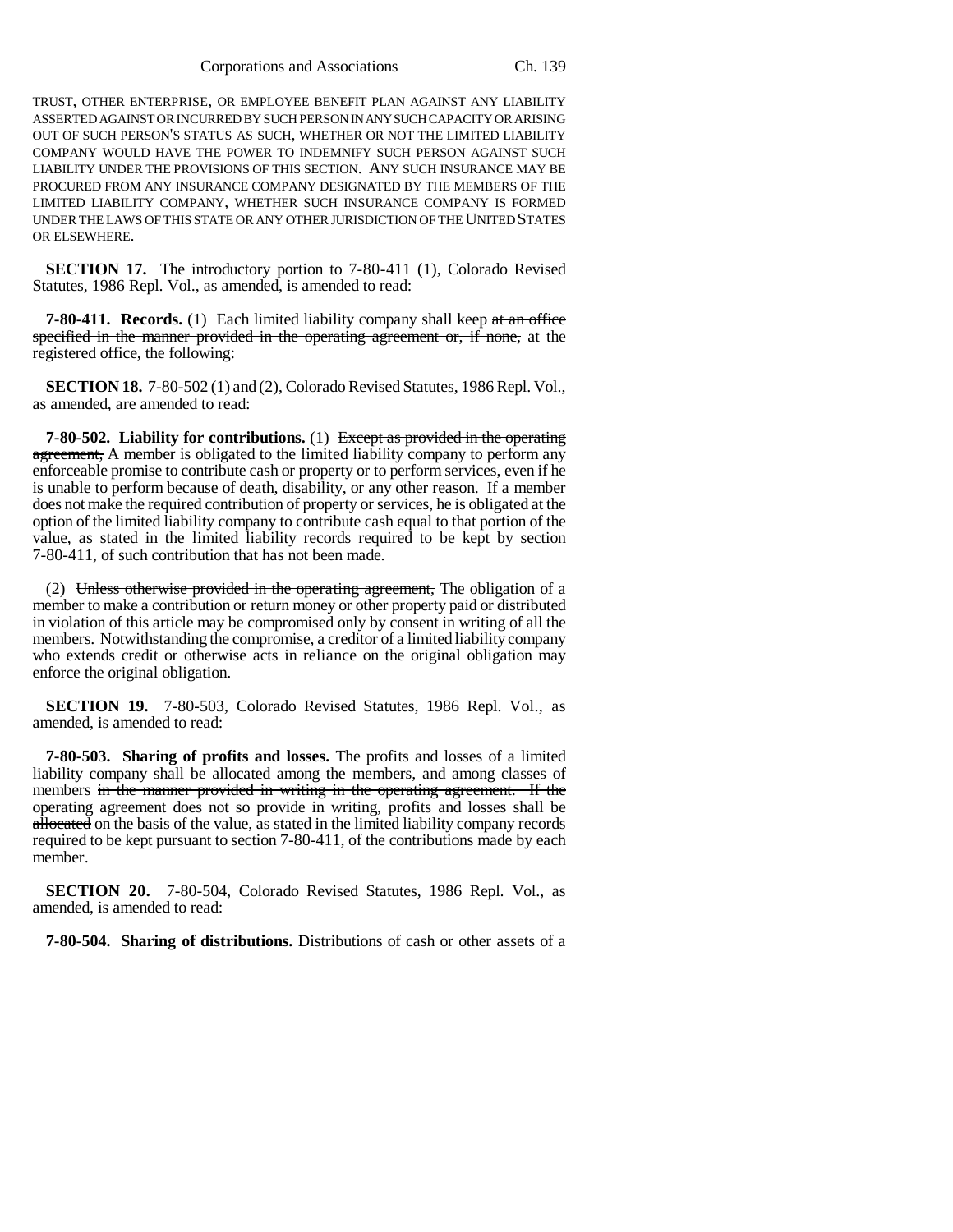limited liability company shall be allocated among the members, and among classes of members in the manner provided in writing in the operating agreement. If the operating agreement does not so provide in writing, distributions shall be made on the basis of the value, as stated in the limited liability company records required to be kept pursuant to section 7-80-411, of the contributions made by each member.

**SECTION 21.** 7-80-602, Colorado Revised Statutes, 1986 Repl. Vol., as amended, is amended to read:

**7-80-602. Resignation of member.** UNLESS PROHIBITED IN A WRITTEN OPERATING AGREEMENT, a member may resign from a limited liability company at any time by giving written notice to the other members, but, if the resignation violates the operating agreement, the limited liability company may recover from the resigning member damages for breach of the operating agreement and offset the damages against the amount otherwise distributable to him.

**SECTION 22.** 7-80-603, Colorado Revised Statutes, 1986 Repl. Vol., as amended, is amended to read:

**7-80-603. Interest of member upon resignation or withdrawal.** Except as otherwise provided in this article, upon resignation, any resigning member is entitled to receive any distribution to which he is entitled under the operating agreement, and if not otherwise provided in the operating agreement, he is entitled to receive, within a reasonable time after resignation, the fair value of his membership interest in the limited liability company as of the date of resignation based upon his right to share in distributions from the limited liability company. A MEMBER WHO HAS RESIGNED OR WITHDRAWN SHALL HAVE NO RIGHT TO PARTICIPATE IN THE MANAGEMENT OF THE BUSINESS AND AFFAIRS OF THE LIMITED LIABILITY COMPANY AND IS ENTITLED ONLY TO RECEIVE THE SHARE OF THE PROFITS OR OTHER COMPENSATION BY WAY OF INCOME AND THE RETURN OF CONTRIBUTIONS, TO WHICH SUCH MEMBER WOULD HAVE BEEN ENTITLED IF THE MEMBER HAD NOT RESIGNED OR WITHDRAWN.

**SECTION 23.** 7-80-604, Colorado Revised Statutes, 1986 Repl. Vol., as amended, is amended to read:

**7-80-604. Distribution in kind.** Except as provided in writing in the operating agreement, A member, regardless of the nature of his contribution, has no right to demand and receive any distribution from a limited liability company in any form other than cash. Except as provided in writing in the operating agreement, A member may not be compelled to accept a distribution of any asset in kind from a limited liability company to the extent that the percentage of the asset distributed to him exceeds a percentage of that asset which is equal to the percentage in which he shares in distributions from the limited liability company.

**SECTION 24.** 7-80-607 (1), Colorado Revised Statutes, 1986 Repl. Vol., as amended, is repealed as follows:

**7-80-607. Liability upon return of contribution.** (1) If a member has received the return of any part of his contribution without violation of the operating agreement or this article, he is liable to the limited liability company for a period of six years thereafter for the amount of the returned contribution, but only to the extent necessary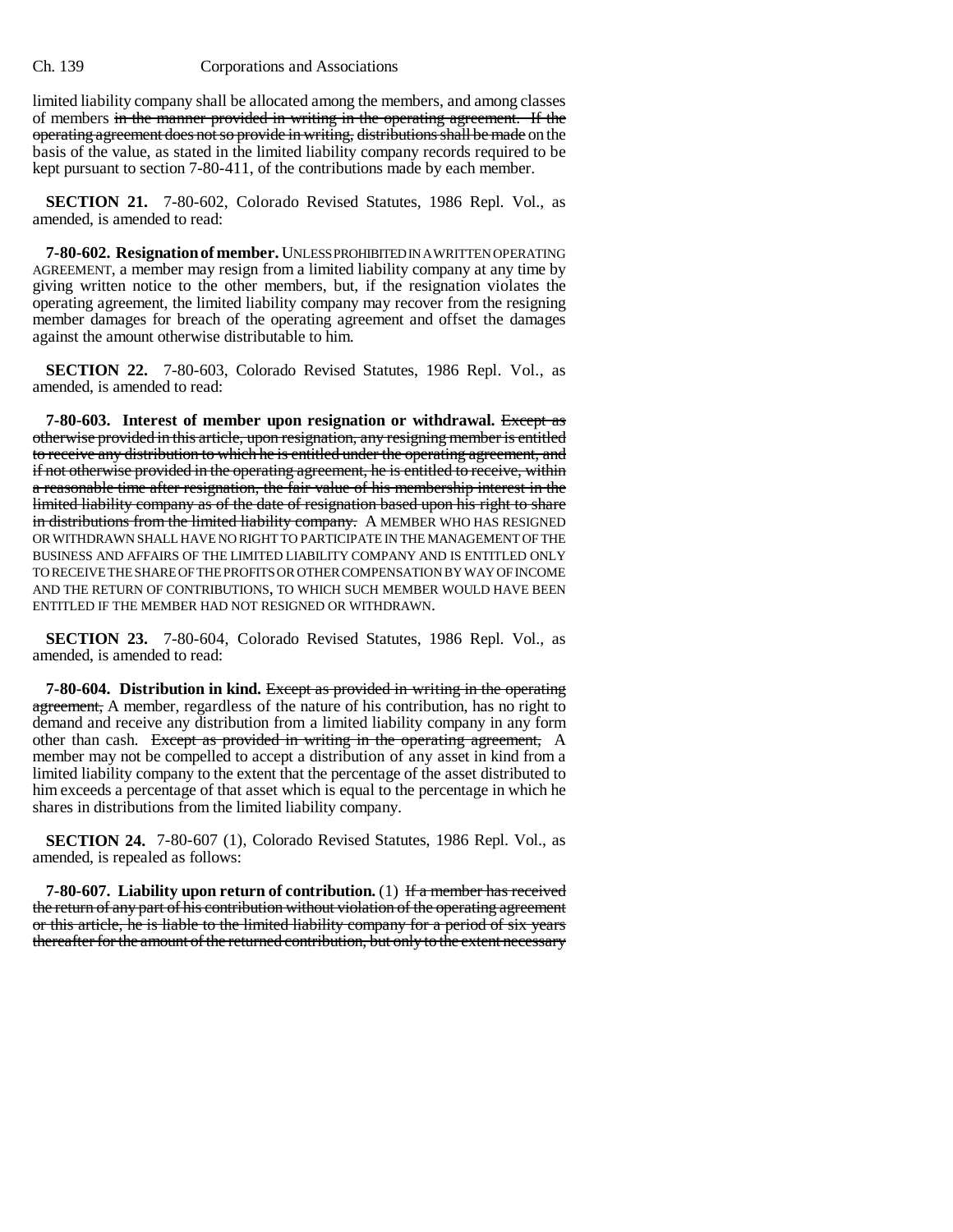to discharge the limited liability company's liability to creditors who extended credit to the limited liability company during the period the contribution was held by the limited liability company.

**SECTION 25.** 7-80-702 (1), Colorado Revised Statutes, 1986 Repl. Vol., as amended, is amended to read:

**7-80-702. Interest in limited liability company - transferability of interest.** (1) The interest of each member in a limited liability company constitutes the personal property of the member and may be transferred or assigned. as provided in the operating agreement. However, if all of the other members of the limited liability company other than the member proposing to dispose of his or its interest do not approve of the proposed transfer or assignment by unanimous written consent, the transferee of the member's interest shall have no right to participate in the management of the business and affairs of the limited liability company or to become a member. The transferee shall only be entitled to receive the share of profits or other compensation by way of income and the return of contributions to which that member would otherwise be entitled.

**SECTION 26.** 7-80-704, Colorado Revised Statutes, 1986 Repl. Vol., as amended, is amended to read:

**7-80-704. Deceased or incompetent members who are individuals - dissolved or terminated members who are legal entities.** (1) If a member who is an individual dies or a court of competent jurisdiction adjudges him to be incompetent to manage his person or his property, the member's executor, administrator, guardian, conservator, or other legal representative may exercise all of the member's rights for the purpose of settling his estate or administering his property POWERS OF AN ASSIGNEE OR TRANSFEREE OF THE MEMBER.

(2) If a member is a corporation, trust, or other entity and is dissolved or terminated, the powers of that member may be exercised by its legal representative or successor THE LEGAL REPRESENTATIVE OR SUCCESSOR OF THE MEMBER MAY EXERCISE ALL OF THE POWERS OF AN ASSIGNEE OR TRANSFEREE OF THE MEMBER.

(3) UPON DEATH, INCOMPETENCY, DISSOLUTION, OR TERMINATION AS CONTEMPLATED IN SUBSECTION (1) OR (2) OF THIS SECTION, THE MEMBER'S INTEREST SHALL BE DEEMED TRANSFERRED OR ASSIGNED FOR PURPOSES OF SECTION 7-80-702.

**SECTION 27.** 7-80-706 (2), Colorado Revised Statutes, 1986 Repl. Vol., as amended, is amended to read:

**7-80-706.** Voting. (2) Unless the operating agreement provides otherwise, Any member may vote in person or by proxy.

**SECTION 28.** 7-80-707 (3), Colorado Revised Statutes, 1986 Repl. Vol., as amended, is amended to read:

**7-80-707. Meetings of members.** (3) Special meetings of the members may be called by any manager or managers OR by not less than one-tenth of all the members entitled to vote at the meeting. or by such other persons as may be provided in the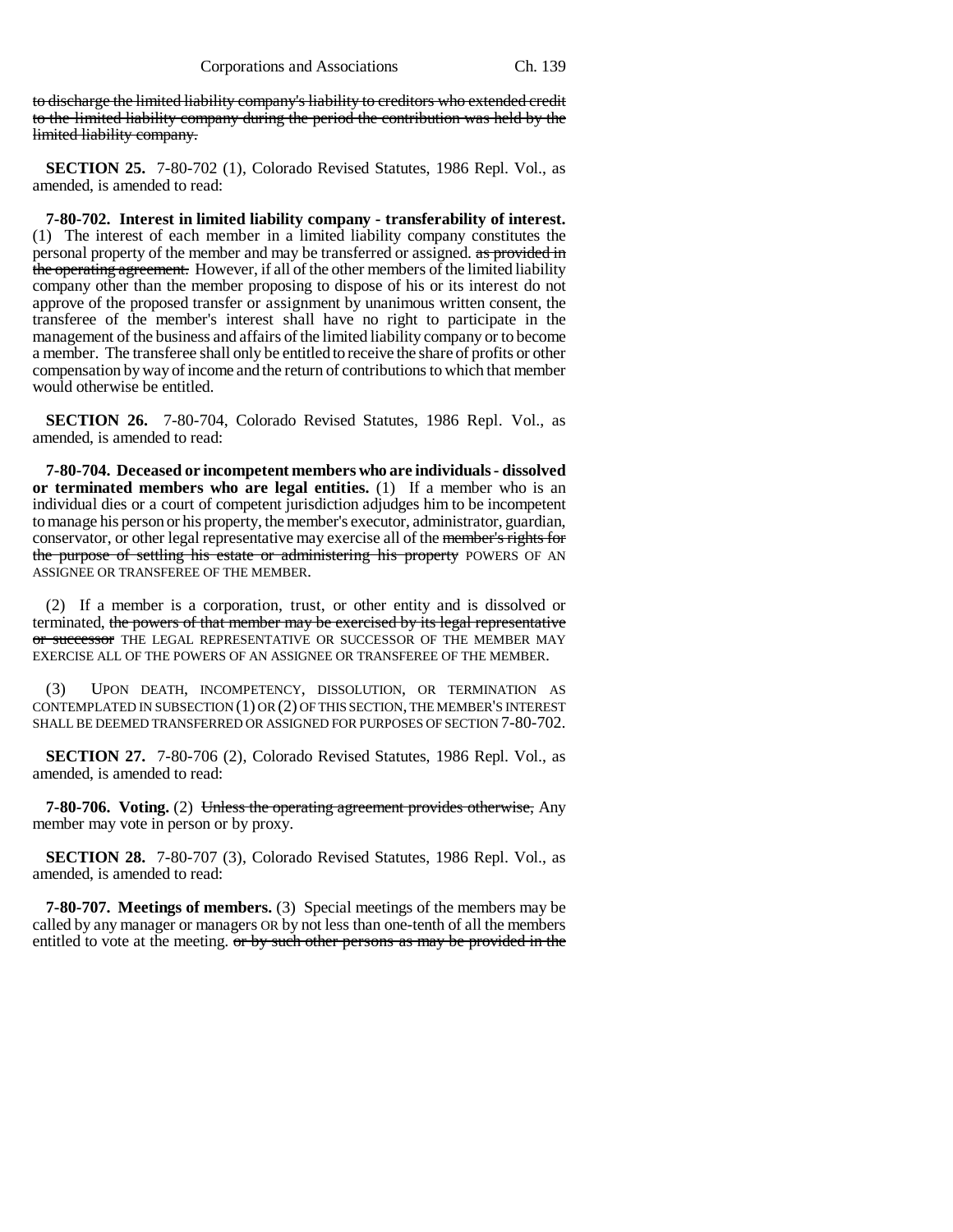articles of organization or the operating agreement.

**SECTION 29.** 7-80-708, Colorado Revised Statutes, 1986 Repl. Vol., as amended, is amended to read:

**7-80-708. Quorum of members - vote required.** Unless otherwise provided in the articles of organization or in the operating agreement, A majority of the members entitled to vote shall constitute a quorum at the meeting of members. If a quorum is present, the affirmative vote of the majority of the members represented at the meeting and entitled to vote on the subject matter shall be the act of the members. unless the vote of a greater proportion or number or voting by classes is required by this article, the articles of organization, or the operating agreement. If a quorum is not represented at any meeting of the members, such meeting may be adjourned for a period not to exceed sixty days at any one adjournment.

**SECTION 30.** 7-80-709 (3), Colorado Revised Statutes, 1986 Repl. Vol., as amended, is amended to read:

**7-80-709. Notice of members' meetings.** (3) When a meeting is adjourned to another time or place, unless the operating agreement otherwise requires, notice need not be given of the adjourned meeting if the time and place thereof are announced at the meeting at which the adjournment is taken. At the adjourned meeting the limited liability company may transact any business which might have been transacted at the original meeting. If the adjournment is for more than thirty days, a notice of the adjourned meeting shall be given to each member entitled to vote at the meeting.

**SECTION 31.** 7-80-711 (1), Colorado Revised Statutes, 1986 Repl. Vol., as amended, is amended to read:

**7-80-711.** Action by members without a meeting. (1) Unless the articles of organization or the operating agreement provide otherwise, Action required or permitted by this article to be taken at a members' meeting may be taken without a meeting if the action is evidenced by one or more written consents describing the action taken, signed by each member entitled to vote. Action taken under this subsection (1) is effective when all members entitled to vote have signed the consent, unless the consent specifies a different effective date.

**SECTION 32.** 7-80-801 (1), Colorado Revised Statutes, 1986 Repl. Vol., as amended, is amended to read:

**7-80-801. Dissolution.** (1) A limited liability company organized under this article shall be dissolved upon the occurrence of any of the following events:

#### (a) When the period fixed for the duration of the limited liability company expires;

(b) By the unanimous written agreement of all members;  $\sigma$ 

(c) Upon the death, retirement, resignation, expulsion, bankruptcy, or dissolution of a member or the occurrence of any other event which terminates the continued membership of a member in the limited liability company, unless there are at least two remaining members and the business of the limited liability company is continued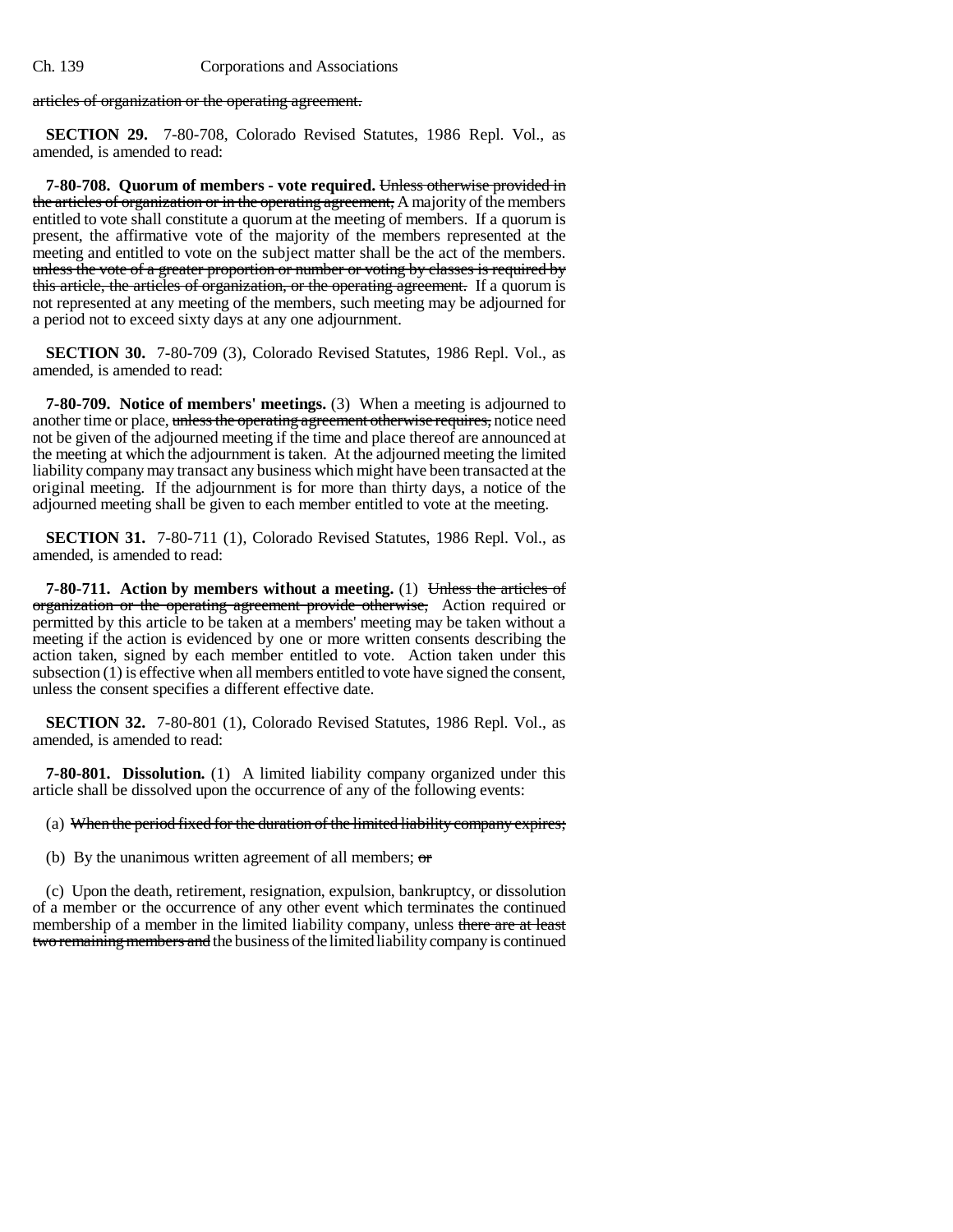by the consent of all the remaining members under a right to do so stated in the articles of organization of the limited liability company within ninety days after the termination, AT WHICH TIME THE REMAINING MEMBERS MAY AGREE TO THE APPOINTMENT OF ONE OR MORE ADDITIONAL MEMBERS, MANAGERS, OR BOTH; OR

(d) AT THE TIME OR UPON THE OCCURRENCE OF EVENTS SPECIFIED IN WRITING IN THE ARTICLES OF ORGANIZATION OR AN OPERATING AGREEMENT.

**SECTION 33.** 7-80-805 (1) (b) and (1) (c), Colorado Revised Statutes, 1986 Repl. Vol., as amended, are amended to read:

**7-80-805. Distribution of assets upon dissolution.** (1) In settling accounts after dissolution, the assets of the limited liability company shall be distributed as follows:

(b) Except as provided in the operating agreement, To members and former members of the limited liability company in satisfaction of liabilities for distributions under section 7-80-601 or 7-80-603; and

(c) Except as provided in the operating agreement, To members of the limited liability company for the return of their contributions and respecting their membership interests in the proportions in which the members share in distributions.

**SECTION 34.** Article 80 of title 7, Colorado Revised Statutes, 1986 Repl. Vol., as amended, is amended BY THE ADDITION OF THE FOLLOWING NEW PARTS to read:

### PART 10 MERGER AND CONVERSION

**7-80-1001. Conversion of partnership or limited partnership to limited liability company.** (1) (a) A PARTNERSHIP OR LIMITED PARTNERSHIP MAY BE CONVERTED TO A LIMITED LIABILITY COMPANY PURSUANT TO THIS SECTION.

(b) THE TERMS AND CONDITIONS OF A CONVERSION OF A PARTNERSHIP OR LIMITED PARTNERSHIP TO A LIMITED LIABILITY COMPANY MUST, IN THE CASE OF A PARTNERSHIP OR LIMITED PARTNERSHIP, BE APPROVED BY ALL THE PARTNERS OR BY A NUMBER OR PERCENTAGE SPECIFIED FOR CONVERSION IN THE PARTNERSHIP AGREEMENT.

(2) AFTER THE CONVERSION IS APPROVED UNDER PARAGRAPH (b) OF SUBSECTION (1) OF THIS SECTION, THE PARTNERSHIP OR LIMITED PARTNERSHIP SHALL FILE ARTICLES OF ORGANIZATION WITH THE OFFICE OF THE SECRETARY OF STATE WHICH SATISFY THE REQUIREMENTS OF SECTION 7-80-204 AND WHICH INCLUDE:

(a) A STATEMENT THAT THE PARTNERSHIP OR LIMITED PARTNERSHIP WAS CON-VERTED TO A LIMITED LIABILITY COMPANY FROM A PARTNERSHIP OR LIMITED PARTNERSHIP, AS THE CASE MAY BE;

(b) ITS FORMER NAME;

(c) IN THE CASE OF A PARTNERSHIP OR LIMITED PARTNERSHIP, A STATEMENT OF THE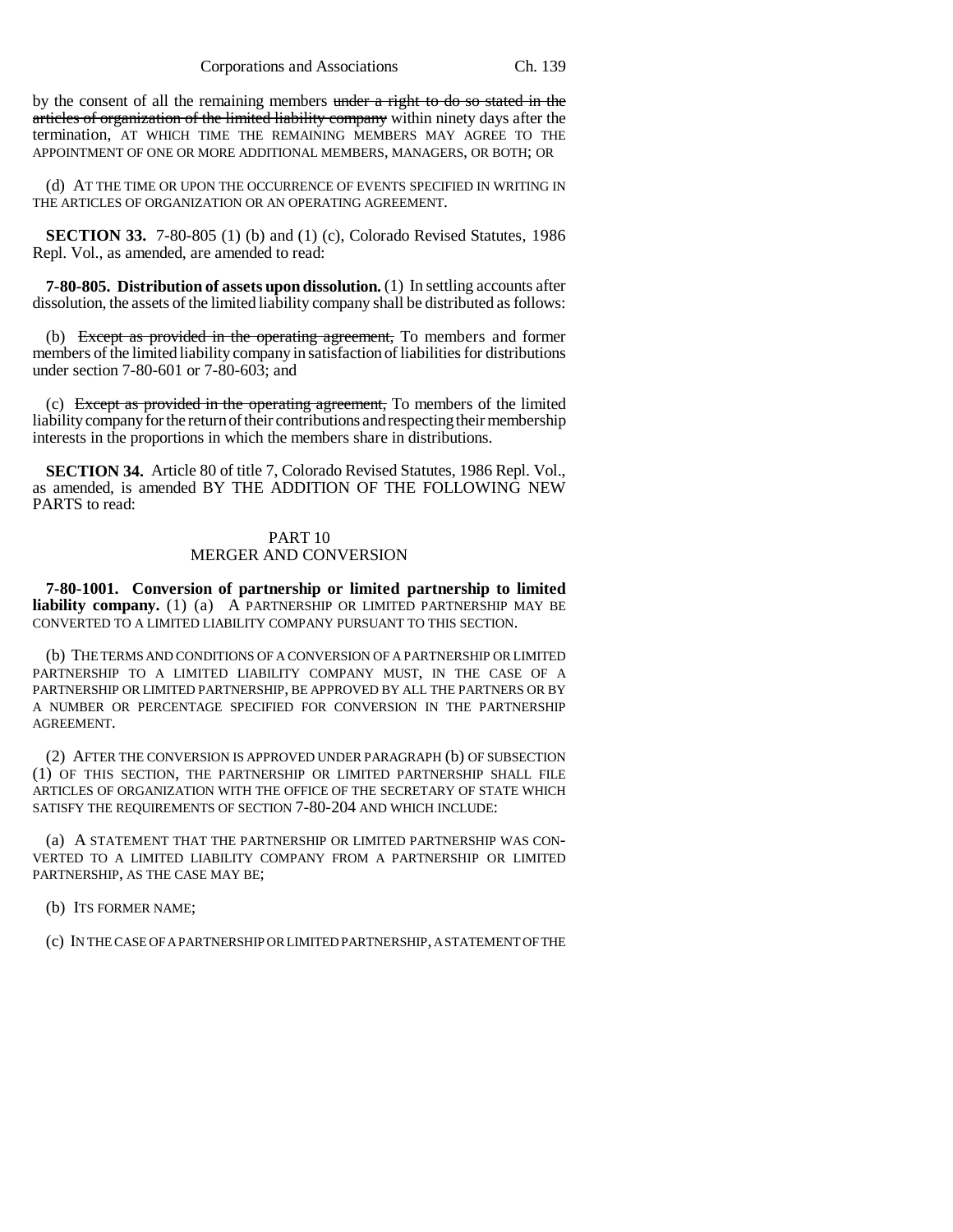NUMBER OF VOTES CAST BY THE PARTNERS ENTITLED TO VOTE FOR AND AGAINST THE CONVERSION AND, IF THE VOTE IS LESS THAN UNANIMOUS, THE NUMBER OR PERCENTAGE REQUIRED TO APPROVE THE CONVERSION UNDER THE PARTNERSHIP AGREEMENT; AND

(d) IN THE CASE OF A LIMITED PARTNERSHIP, THE LIMITED PARTNERSHIP SHALL CANCEL ITS CERTIFICATE OF LIMITED PARTNERSHIP PURSUANT TO SECTION 7-62-203.

(4) THE CONVERSION TAKES EFFECT, IN THE CASE OF A PARTNERSHIP, WHEN THE ARTICLES OF ORGANIZATION ARE FILED WITH THE OFFICE OF THE SECRETARY OF STATE OR AT ANY LATER DATE SPECIFIED IN THE ARTICLES OF ORGANIZATION OR, IN THE CASE OF A LIMITED PARTNERSHIP, WHEN THE CERTIFICATE OF LIMITED PARTNERSHIP IS CANCELED.

(5) (a) A GENERAL PARTNER WHO BECOMES A MEMBER OF A LIMITED LIABILITY COMPANY AS A RESULT OF A CONVERSION REMAINS LIABLE AS A GENERAL PARTNER FOR AN OBLIGATION INCURRED BY THE PARTNERSHIP OR LIMITED PARTNERSHIP BEFORE THE CONVERSION TAKES EFFECT.

(b) IF THE OTHER PARTY TO A TRANSACTION WITH THE LIMITED LIABILITY COMPANY REASONABLY BELIEVES WHEN ENTERING THE TRANSACTION THAT THE MEMBER UNDERTAKING THE TRANSACTION IS A GENERAL PARTNER IN A PARTNERSHIP OR A LIMITED PARTNERSHIP, THE MEMBER IS LIABLE FOR AN OBLIGATION INCURRED BY THE LIMITED LIABILITY COMPANY WITHIN NINETY DAYS AFTER THE CONVERSION TAKES EFFECT. THE GENERAL PARTNER'S LIABILITY FOR ALL OTHER OBLIGATIONS OF THE LIMITED LIABILITY COMPANY INCURRED AFTER THE CONVERSION TAKES EFFECT IS THAT OF A MEMBER AS PROVIDED IN THIS ARTICLE.

(c) A LIMITED PARTNER WHO BECOMES A MEMBER AS A RESULT OF A CONVERSION REMAINS LIABLE ONLY AS A LIMITED PARTNER FOR AN OBLIGATION INCURRED BY THE LIMITED PARTNERSHIP BEFORE THE CONVERSION TAKES EFFECT.

**7-80-1002. Effect of conversion.** (1) A PARTNERSHIP OR LIMITED PARTNERSHIP THAT HAS BEEN CONVERTED PURSUANT TO THIS ARTICLE IS FOR ALL PURPOSES THE SAME ENTITY THAT EXISTED BEFORE THE CONVERSION.

(2) WHEN A CONVERSION TAKES EFFECT:

(a) ALL PROPERTY OWNED BY THE CONVERTING PARTNERSHIP OR LIMITED PARTNERSHIP REMAINS VESTED IN THE CONVERTED ENTITY;

(b) ALL OBLIGATIONS OF THE CONVERTING PARTNERSHIP OR LIMITED PARTNERSHIP CONTINUE AS OBLIGATIONS OF THE CONVERTED ENTITY; AND

(c) AN ACTION OR PROCEEDING PENDING AGAINST THE CONVERTING PARTNERSHIP OR LIMITED PARTNERSHIP MAY BE CONTINUED AS IF THE CONVERSION HAD NOT OCCURRED.

**7-80-1003. Merger of entities.** (1) PURSUANT TO A PLAN OF MERGER APPROVED UNDER SUBSECTION (3) OF THIS SECTION, A LIMITED LIABILITY COMPANY MAY BE MERGED WITH ONE OR MORE LIMITED LIABILITY COMPANIES, PARTNERSHIPS, OR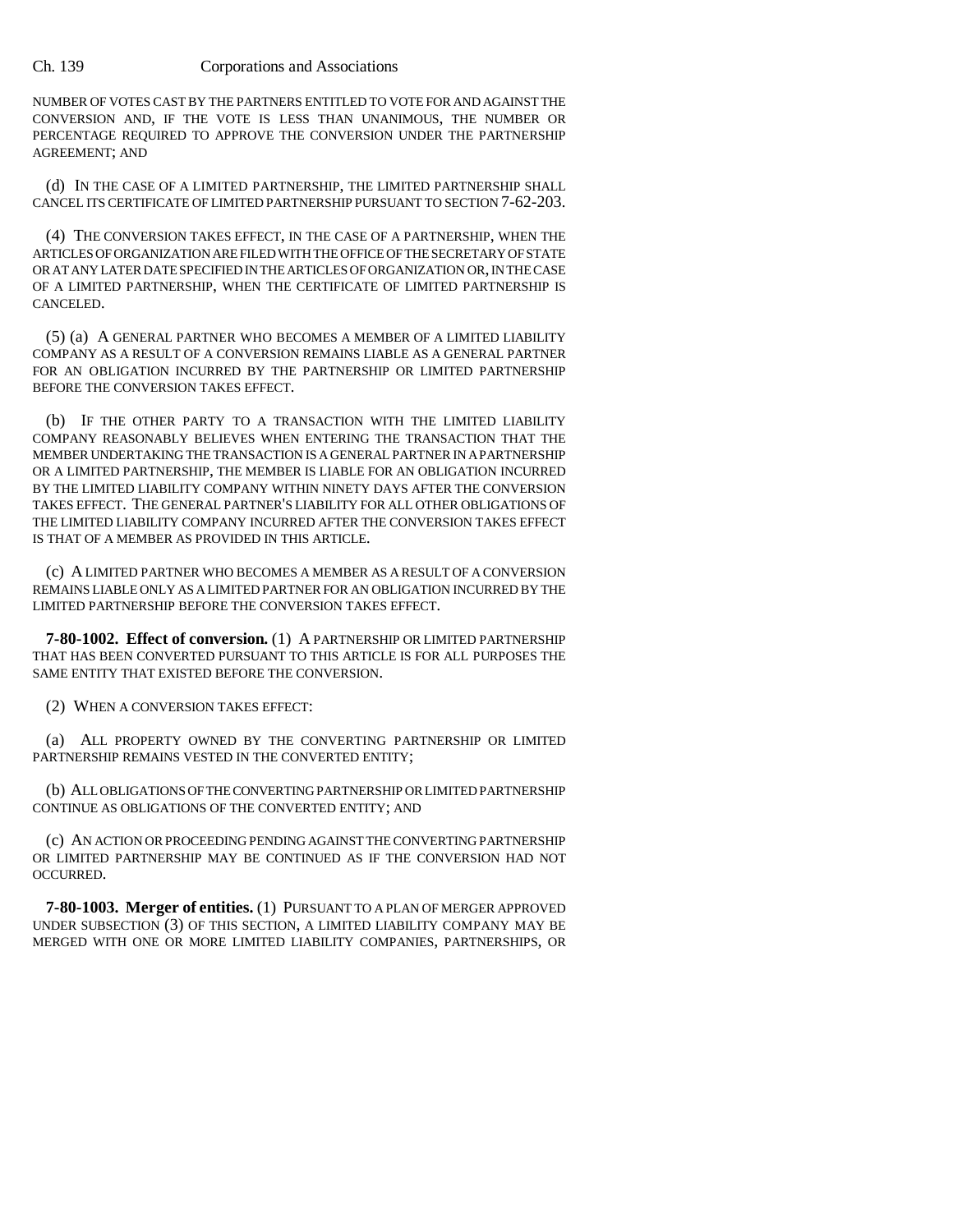LIMITED PARTNERSHIPS.

(2) THE PLAN OF MERGER MUST SET FORTH:

(a) THE NAME OF EACH LIMITED LIABILITY COMPANY, PARTNERSHIP, OR LIMITED PARTNERSHIP THAT IS A PARTY TO THE MERGER;

(b) THE NAME OF THE SURVIVING ENTITY INTO WHICH THE OTHER LIMITED LIABILITY COMPANIES, PARTNERSHIPS, OR LIMITED PARTNERSHIPS WILL MERGE;

(c) WHETHER THE SURVIVING ENTITY IS A LIMITED LIABILITY COMPANY, PARTNERSHIP, OR LIMITED PARTNERSHIP AND THE STATUS OF EACH MEMBER AND PARTNER THEREOF;

(d) THE TERMS AND CONDITIONS OF THE MERGER;

(e) THE MANNER AND BASIS OF CONVERTING THE INTERESTS OF EACH PARTY TO THE MERGER INTO INTERESTS OR OBLIGATIONS OF THE SURVIVING ENTITY, OR INTO CASH OR OTHER PROPERTY, IN WHOLE OR IN PART; AND

(f) THE STREET ADDRESS OF THE SURVIVING ENTITY'S PRINCIPAL PLACE OF BUSINESS.

(3) THE PLAN OF MERGER MUST BE APPROVED:

(a) IN THE CASE OF A LIMITED LIABILITY COMPANY THAT IS A PARTY TO THE MERGER, BY THE VOTE REQUIRED FOR APPROVAL OF A MERGER BY THE LAW OF THE STATE OR FOREIGN JURISDICTION IN WHICH THE LIMITED LIABILITY COMPANY IS ORGANIZED AND, IN THE ABSENCE OF SUCH SPECIFICALLY APPLICABLE LAW, BY ALL THE MEMBERS, NOTWITHSTANDING A PROVISION TO THE CONTRARY IN THE OPERATING AGREEMENT;

(b) IN THE CASE OF A PARTNERSHIP THAT IS A PARTY TO THE MERGER, BY ALL THE PARTNERS, OR A NUMBER OR PERCENTAGE SPECIFIED FOR MERGER IN THE PARTNERSHIP AGREEMENT; AND

(c) IN THE CASE OF A LIMITED PARTNERSHIP THAT IS A PARTY TO THE MERGER, BY THE VOTE REQUIRED FOR APPROVAL OF A MERGER BY THE LAW OF THE STATE OR FOREIGN JURISDICTION IN WHICH THE LIMITED PARTNERSHIP IS ORGANIZED AND, IN THE ABSENCE OF SUCH SPECIFICALLY APPLICABLE LAW, ALL THE PARTNERS OR BY A NUMBER OR PERCENTAGE SPECIFIED FOR MERGER IN THE PARTNERSHIP AGREEMENT.

(4) AFTER A PLAN OF MERGER IS APPROVED AND BEFORE THE MERGER TAKES EFFECT, THE PLAN MAY BE AMENDED OR ABANDONED AS PROVIDED IN THE PLAN.

(5) THE MERGER TAKES EFFECT ON THE LATEST OF:

(a) THE APPROVAL OF THE PLAN OF MERGER BY EACH PARTY TO THE MERGER, AS PROVIDED IN SUBSECTION (3) OF THIS SECTION;

(b) THE FILING BY EACH PARTY TO THE MERGER OF ANY DOCUMENTS REQUIRED BY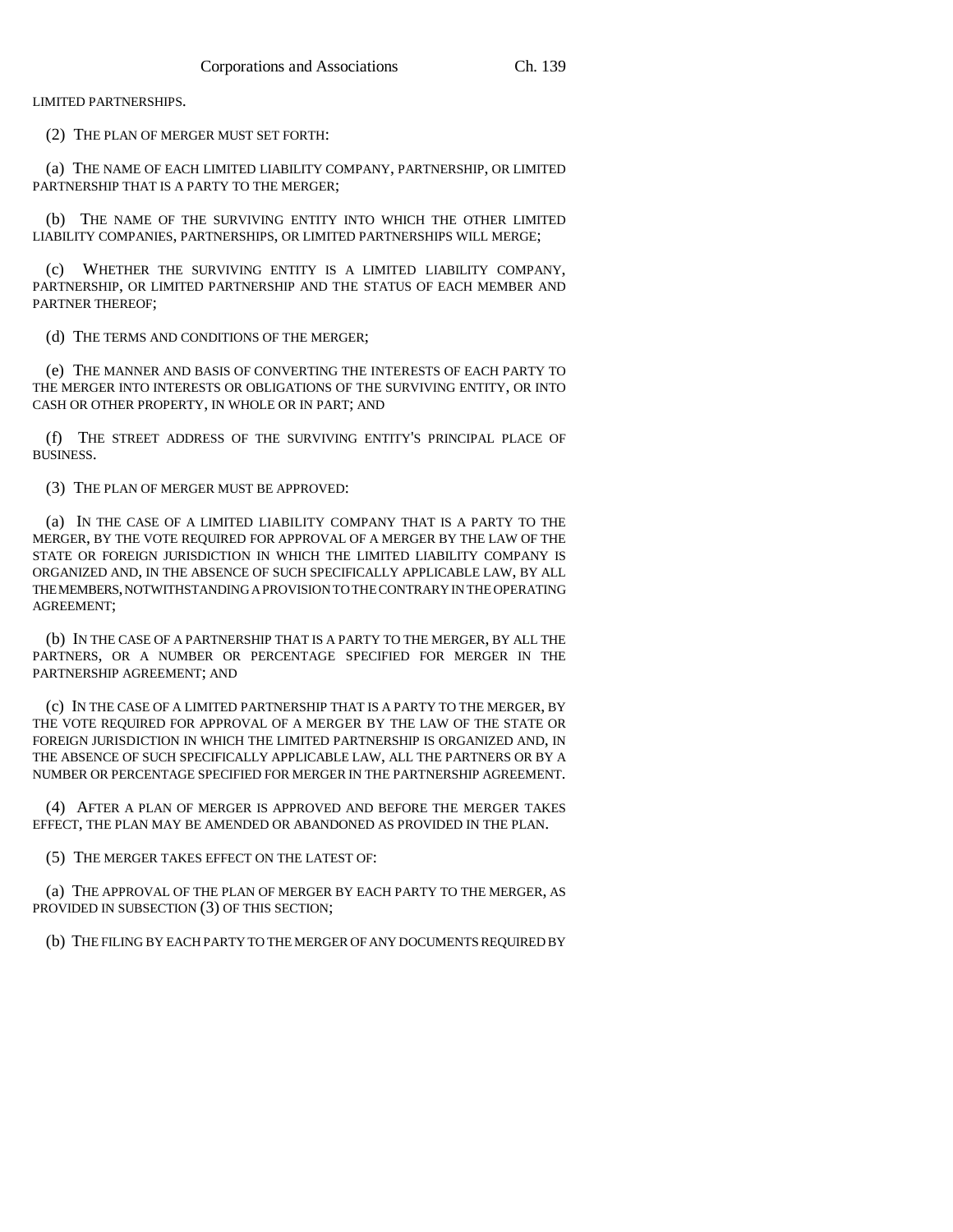STATUTE TO BE FILED AS A CONDITION TO THE EFFECTIVENESS OF THE MERGER; OR

(c) ANY EFFECTIVE DATE SPECIFIED IN THE PLAN OF MERGER.

**7-80-1004. Effect of merger.** (1) WHEN A MERGER TAKES EFFECT:

(a) EVERY LIMITED LIABILITY COMPANY, PARTNERSHIP, OR LIMITED PARTNERSHIP THAT IS A PARTY TO THE MERGER OTHER THAN THE SURVIVING ENTITY CEASES TO EXIST;

(b) ALL PROPERTY OWNED BY EACH OF THE MERGED LIMITED LIABILITY COMPANIES, PARTNERSHIPS, OR LIMITED PARTNERSHIPS VESTS IN THE SURVIVING ENTITY;

(c) ALL OBLIGATIONS OF EVERY LIMITED LIABILITY COMPANY, PARTNERSHIP, OR LIMITED PARTNERSHIP THAT IS A PARTY TO THE MERGER BECOME THE OBLIGATIONS OF THE SURVIVING ENTITY; AND

(d) AN ACTION OR PROCEEDING PENDING AGAINST A LIMITED LIABILITY COMPANY, PARTNERSHIP, OR LIMITED PARTNERSHIP THAT IS A PARTY TO THE MERGER MAY BE CONTINUED AS IF THE MERGER HAD NOT OCCURRED OR THE SURVIVING ENTITY MAY BE SUBSTITUTED AS A PARTY TO THE ACTION OR PROCEEDING.

(2) THE SECRETARY OF STATE IS THE AGENT FOR SERVICE OF PROCESS IN AN ACTION OR PROCEEDING AGAINST A SURVIVING FOREIGN LIMITED LIABILITY COMPANY, FOREIGN PARTNERSHIP, OR FOREIGN LIMITED PARTNERSHIP TO ENFORCE AN OBLIGATION OF A DOMESTIC LIMITED LIABILITY COMPANY, DOMESTIC PARTNERSHIP, OR DOMESTIC LIMITED PARTNERSHIP THAT IS A PARTY TO A MERGER. THE SURVIVING ENTITY SHALL PROMPTLY NOTIFY THE SECRETARY OF STATE OF THE MAILING ADDRESS OF ITS PRINCIPAL PLACE OF BUSINESS AND OF ANY CHANGE OF ADDRESS. UPON RECEIPT OF PROCESS, THE SECRETARY OF STATE SHALL MAIL A COPY OF THE PROCESS TO THE SURVIVING FOREIGN LIMITED LIABILITY COMPANY, FOREIGN PARTNERSHIP, OR FOREIGN LIMITED PARTNERSHIP.

(3) A MEMBER OF THE SURVIVING LIMITED LIABILITY COMPANY OR A PARTNER OF THE SURVIVING PARTNERSHIP OR LIMITED PARTNERSHIP IS LIABLE FOR ALL OBLIGATIONS OF A PARTY TO THE MERGER FOR WHICH THE MEMBER OR PARTNER WAS PERSONALLY LIABLE BEFORE THE MERGER, IN ADDITION TO ANY LIABILITIES THE MEMBER OR PARTNER MAY HAVE BY REASON OF BEING A MEMBER OR PARTNER OF SUCH SURVIVING LIMITED LIABILITY COMPANY, PARTNERSHIP, OR LIMITED PARTNERSHIP.

**7-80-1005. Statement of merger.** (1) AFTER A MERGER, THE SURVIVING LIMITED LIABILITY COMPANY, PARTNERSHIP, OR LIMITED PARTNERSHIP MAY FILE A STATEMENT THAT ONE OR MORE LIMITED LIABILITY COMPANIES, PARTNERSHIPS, OR LIMITED PARTNERSHIPS HAVE MERGED INTO THE SURVIVING ENTITY.

(2) A STATEMENT OF MERGER MUST CONTAIN:

(a) THE NAME OF EACH LIMITED LIABILITY COMPANY, PARTNERSHIP, OR LIMITED PARTNERSHIP THAT IS A PARTY TO THE MERGER;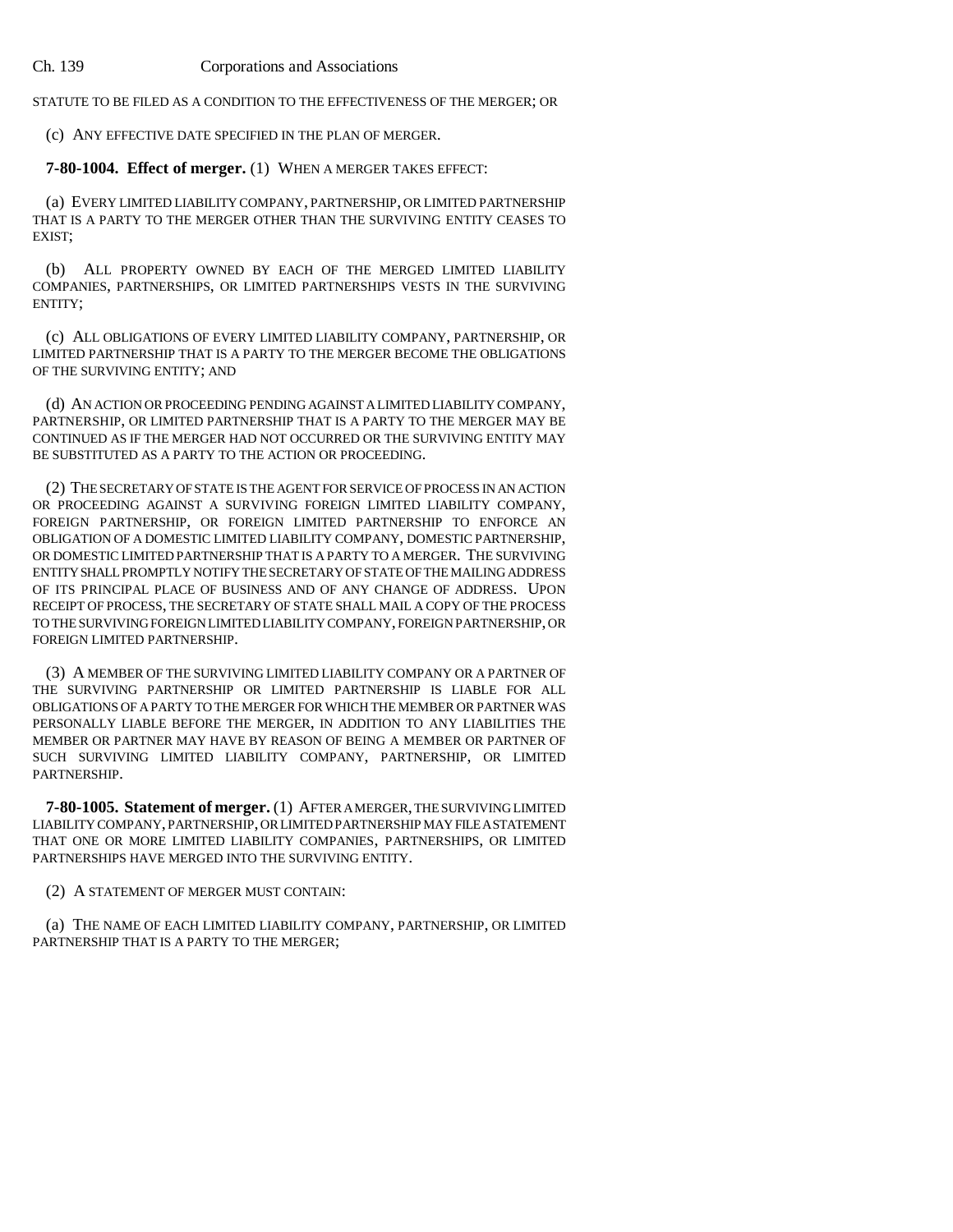(b) THE NAME OF THE SURVIVING ENTITY INTO WHICH THE OTHER LIMITED LIABILITY COMPANIES, PARTNERSHIPS, OR LIMITED PARTNERSHIPS WERE MERGED;

(c) THE STREET ADDRESS OF THE SURVIVING ENTITY'S PRINCIPAL PLACE OF BUSINESS AND AN OFFICE IN THIS STATE, IF ANY; AND

(d) WHETHER THE SURVIVING ENTITY IS A LIMITED LIABILITY COMPANY, PARTNERSHIP, OR LIMITED PARTNERSHIP.

(3) EXCEPT AS PROVIDED IN SUBSECTION (4) OF THIS SECTION, PROPERTY OF THE SURVIVING LIMITED LIABILITY COMPANY, PARTNERSHIP, OR LIMITED PARTNERSHIP THAT BEFORE THE MERGER WAS HELD IN THE NAME OF ANOTHER PARTY TO THE MERGER IS PROPERTY HELD IN THE NAME OF THE SURVIVING ENTITY UPON FILING A STATEMENT OF MERGER.

(4) REAL PROPERTY OF THE SURVIVING LIMITED LIABILITY COMPANY, PARTNERSHIP, OR LIMITED PARTNERSHIP THAT BEFORE THE MERGER WAS HELD IN THE NAME OF ANOTHER PARTY TO THE MERGER IS PROPERTY HELD IN THE NAME OF THE SURVIVING ENTITY UPON RECORDING A CERTIFIED COPY OF THE STATEMENT OF MERGER IN THE OFFICE FOR RECORDING TRANSFERS OF THAT REAL PROPERTY.

(5) A FILED AND, WHERE APPROPRIATE, RECORDED STATEMENT OF MERGER, EXECUTED AND VERIFIED BY A MEMBER OR MANAGER, STATING THE NAME OF THE LIMITED LIABILITY COMPANY, PARTNERSHIP, OR LIMITED PARTNERSHIP THAT IS A PARTY TO THE MERGER IN WHOSE NAME PROPERTY WAS HELD BEFORE THE MERGER AND THE NAME OF THE SURVIVING ENTITY, BUT NOT CONTAINING ALL OF THE OTHER INFORMATION REQUIRED BY SUBSECTION (2) OF THIS SECTION, OPERATES WITH RESPECT TO THE LIMITED LIABILITY COMPANIES, PARTNERSHIPS, OR LIMITED PARTNERSHIPS NAMED TO THE EXTENT PROVIDED IN SUBSECTIONS (3) AND (4) OF THIS SECTION.

**7-80-1006. Nonexclusive.** THIS PART 10 DOES NOT PRECLUDE A LIMITED LIABILITY COMPANY, PARTNERSHIP, OR LIMITED PARTNERSHIP FROM BEING CONVERTED OR MERGED IN ANY OTHER MANNER PROVIDED BY LAW.

## PART 11 APPLICABILITY OF ARTICLE

**7-80-1101. Application to existing limited liability companies.** (1) A LIMITED LIABILITY COMPANY FORMED UNDER THIS ARTICLE PRIOR TO JULY 1, 1994, MAY ELECT TO BE GOVERNED BY THE PROVISIONS OF THIS ARTICLE. ALL OF THE MEMBERS MAY MAKE AN ELECTION FOR LIMITED LIABILITY COMPANY AT ANY TIME ON OR AFTER JULY 1, 1994, BY FILING AMENDED ARTICLES OF ORGANIZATION THAT COMPLY WITH THE PROVISIONS OF SECTION 7-80-201 AND CONTAIN AN AFFIRMATIVE STATEMENT THAT THE MEMBERS HAVE ELECTED TO BE GOVERNED BY THE PROVISIONS OF THIS ARTICLE.

(2) A LIMITED LIABILITY COMPANY FORMED UNDER THIS ARTICLE PRIOR TO JULY 1, 1994, UNTIL IT ELECTS TO BE GOVERNED BY THE PROVISIONS OF THIS ARTICLE, SHALL BE GOVERNED BY THE PROVISIONS OF THE "COLORADO LIMITED LIABILITY COMPANY ACT" AS IN EFFECT IMMEDIATELY PRIOR TO JULY 1, 1994.